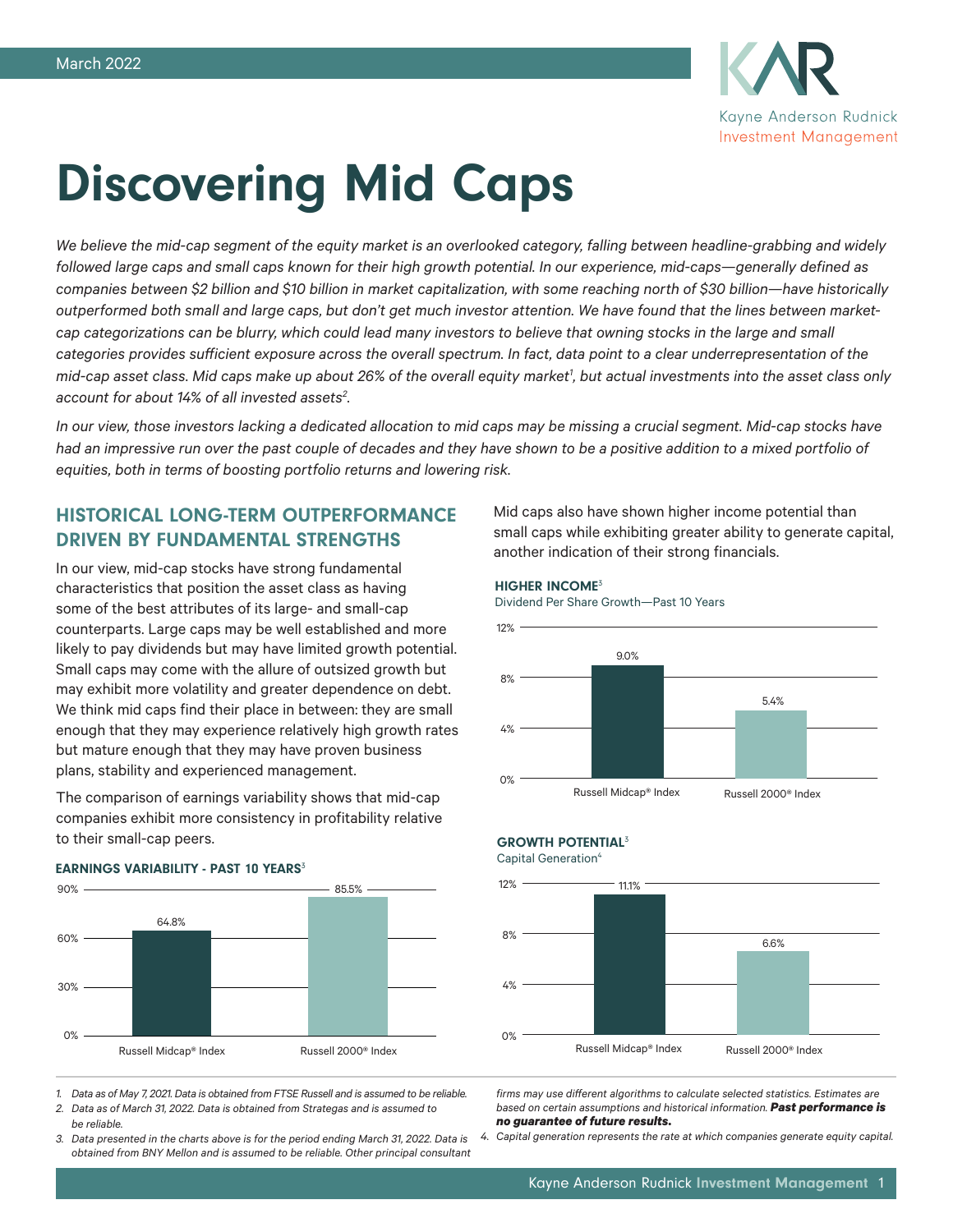These fundamental characteristics of mid-cap stocks are, in our view, key reasons behind their steady outperformance over the past 20 years relative to their larger and smaller peers.

### GROWTH OF \$1 MILLION



*Data presented is for the 20 years ending March 31, 2022. Data is obtained from FactSet Research Systems and is assumed to be reliable. Past performance is no guarantee of future results.*

# A POSITIVE ADDITION TO A DIVERSIFIED PORTFOLIO

We believe mid caps not only hold their own as an individual asset class, but may also serve as a positive addition to a portfolio comprised of large and small stocks. Historical data show the risk-return profile of a base portfolio experiences substantial improvement when mid-cap exposure is added.

We will observe two hypothetical portfolios: (1) a base portfolio of an 80/20 allocation to large and small stocks, and (2) a 50/30/20 allocation to large/mid/small caps, representing a shift of a portion of the first portfolio's largecap exposure to mid caps.

Based on our illustration, not only does the addition of mid caps improve the cumulative gain, but it also boosts riskadjusted returns.

## GROWTH OF \$1 MILLION



*Data presented is for the 20 years ending March 31, 2022. Mid Added is composed of 50% S&P 500® Index, 30% Russell Midcap® Index and 20% Russell 2000® Index; and Large Heavy is composed of 80% S&P 500® Index and 20% Russell 2000® Index. Data is obtained from FactSet Research Systems and is assumed to be reliable. Past performance is no guarantee of future results.*

## RETURN PER UNIT OF RISK



*Data presented is for the 20 years ending March 31, 2022. Mid Added is composed of 50% S&P 500® Index, 30% Russell Midcap® Index and 20% Russell 2000® Index; and Large Heavy is composed of 80% S&P 500® Index and 20% Russell 2000® Index. Data is obtained from FactSet Research Systems and is assumed to be reliable. Past performance is no guarantee of future results.*

# THE VALUE OF ACTIVE MANAGEMENT

Data indicate that mid-cap equities constitute an overlooked area of the stock market, creating opportunities to add value with active management. Mid caps, for instance, receive significantly less research coverage than large caps, as measured by the number of analysts covering member companies of the respective indices. Trading activity echoes this notion, as large caps experienced average daily volume of 4.7 million shares over the past 10 years, more than double that of mid caps at 2.2 million.

## LESS COVERAGE, ACTIVITY IN MID SEGMENT



*Data presented is for the period ending March 31, 2022. Data is obtained from FactSet Research Systems and is assumed to be reliable. Past performance is no guarantee of future results.*

Furthermore, the analysis on the following page compares passive investing in the mid-cap category, represented by the Russell Midcap® Index, against active investing, with manager return breakdowns shown in quartiles. It is clear that the passive approach lags at least half of all active managers across the time periods.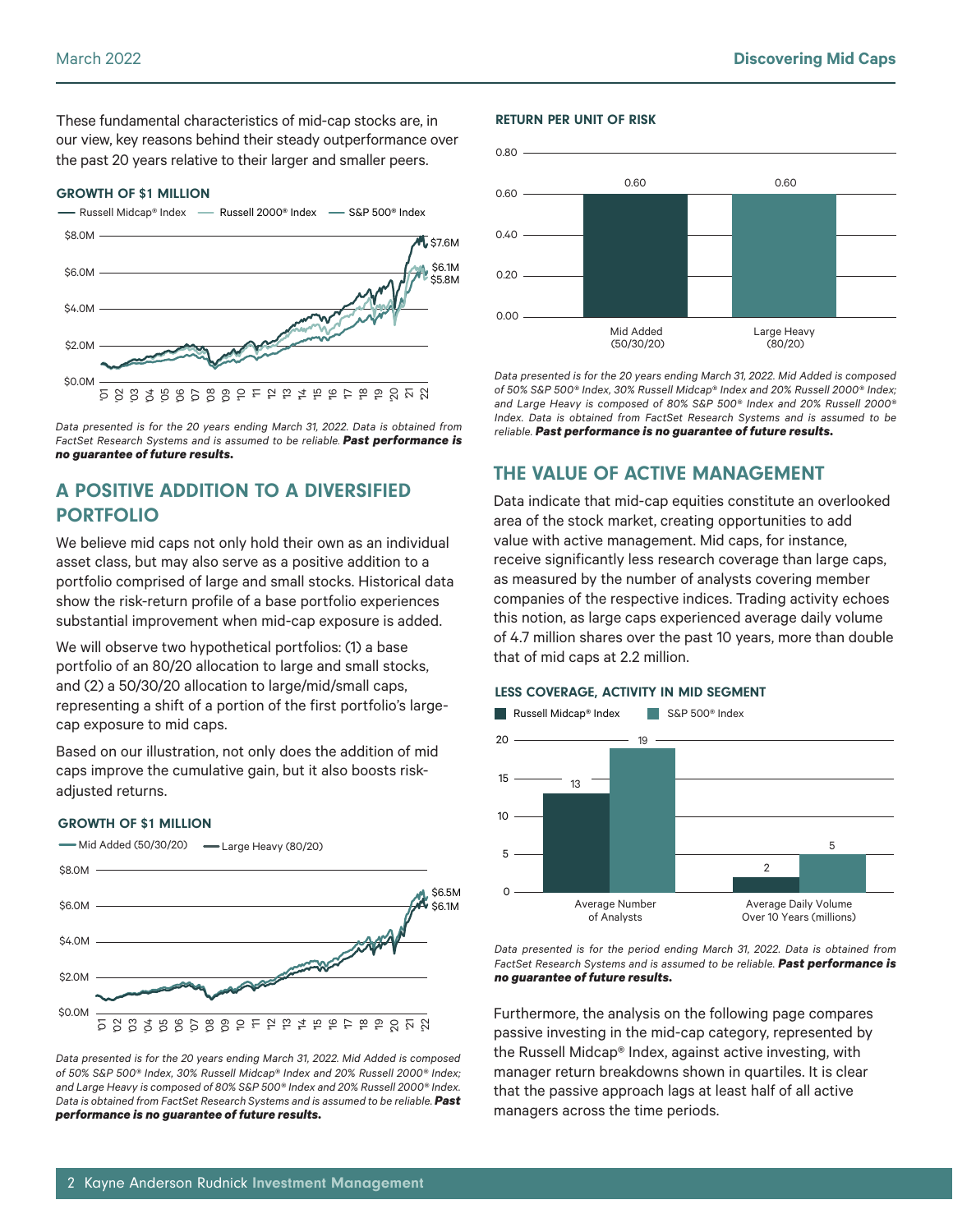

MID CAP UNIVERSE COMPARISON - ANNUALIZED RETURNS (GROSS)



For instance, over the past 20 years, the index gained 10.33% versus the median return of 10.79% among the 130 managers studied. We believe this suggests there is the potential for greater returns in active management than in passive participation. This chart also includes the returns of the KAR Mid Cap Core strategy across the relevant time periods since inception. For the 5-year period, passive investment via the index gained 12.62%, while the KAR Mid Cap Core strategy returned 16.78% gross of fees and 15.63% net of fees. In our view, this clearly illustrates there is room for higher performance in active management and particularly via the KAR strategy.

# WHY KAYNE ANDERSON RUDNICK?

As we see it, the KAR Mid Cap Core strategy, since its inception in January 2000, has been capturing that very opportunity for greater risk-adjusted returns in active management by sticking to a disciplined research process and strict guidelines for quality investments. We believe that the quality of the underlying businesses owned create a portfolio with solid fundamental characteristics that can lead to strong relative performance in both good and bad markets.

*The performance figures presented above are preliminary, unaudited, unreconciled, and are gross of fees unless otherwise specified. Any net of fees returns shown reflect the payment of investment management fees and in some instances, other fees and expenses, while any gross of fees returns shown do not. For any gross of fees returns shown, a client's return will be reduced over time by the investment management fees*  and other expenses their account incurs over time as a client are compounded. All *rates of return include reinvested dividends and other earnings. Current performance* 

#### FUNDAMENTAL CHARACTERISTICS



*Data presented is for the periods ending March 31, 2022. Data is obtained from BNY Mellon and is assumed to be reliable. Other principal consultant firms may use different algorithms to calculate selected statistics. Estimates are based on certain assumptions and historical information.Past performance is no guarantee of future results.*

#### TOTAL DEBT/EBITDA



*Data presented is for the period ending March 31, 2022. Data is obtained from FactSet Research Systems and is assumed to be reliable. Other principal consultant firms may use different algorithms to calculate selected statistics. Estimates are based on certain assumptions and historical information. Past performance is no guarantee of future results.*

We believe that we are laying the groundwork for greater returns for our investors when we concentrate on finding quality businesses and constructing a strong portfolio. Such commitment has allowed the KAR Mid Cap Core portfolio to exhibit meaningful outperformance with less risk since inception relative to its benchmark and the large- and small-cap indices.

#### GROWTH OF \$1 MILLION



*The chart reflects cumulative returns for KAR Mid Cap Core since inception of December 31, 1999 through March 31, 2022. Data is obtained from FactSet Research Systems and is assumed to be reliable. This information is being provided by Kayne Anderson Rudnick Investment Management, LLC ("KAR") for illustrative purposes only. This material is deemed supplemental and complements the performance and disclosure presented below. Fees presented on the Disclosure page could vary from the assumed fee in the net-of-fee calculation, as actual fees paid by a particular client account differ depending on a variety of factors including, but not limited to, business unit and size of mandate. The fee used on the Disclosure page utilizes an assumed maximum fee across the firm's business units, which is further detailed on that page. Past performance is no guarantee of future results. Returns could be reduced, or losses incurred, due to currency fluctuations.*

*may be lower or higher than the performance data shown. To the extent actual performance results are shown in comparison to an index, the index is not actively managed and does not reflect the deduction of any investment management or other fees and expenses. While the securities comprising any such index are not identical to those in the composite, KAR believes this comparison may be useful in evaluating performance. Indices are not available for direct investment. Past performance is no guarantee of future results.*